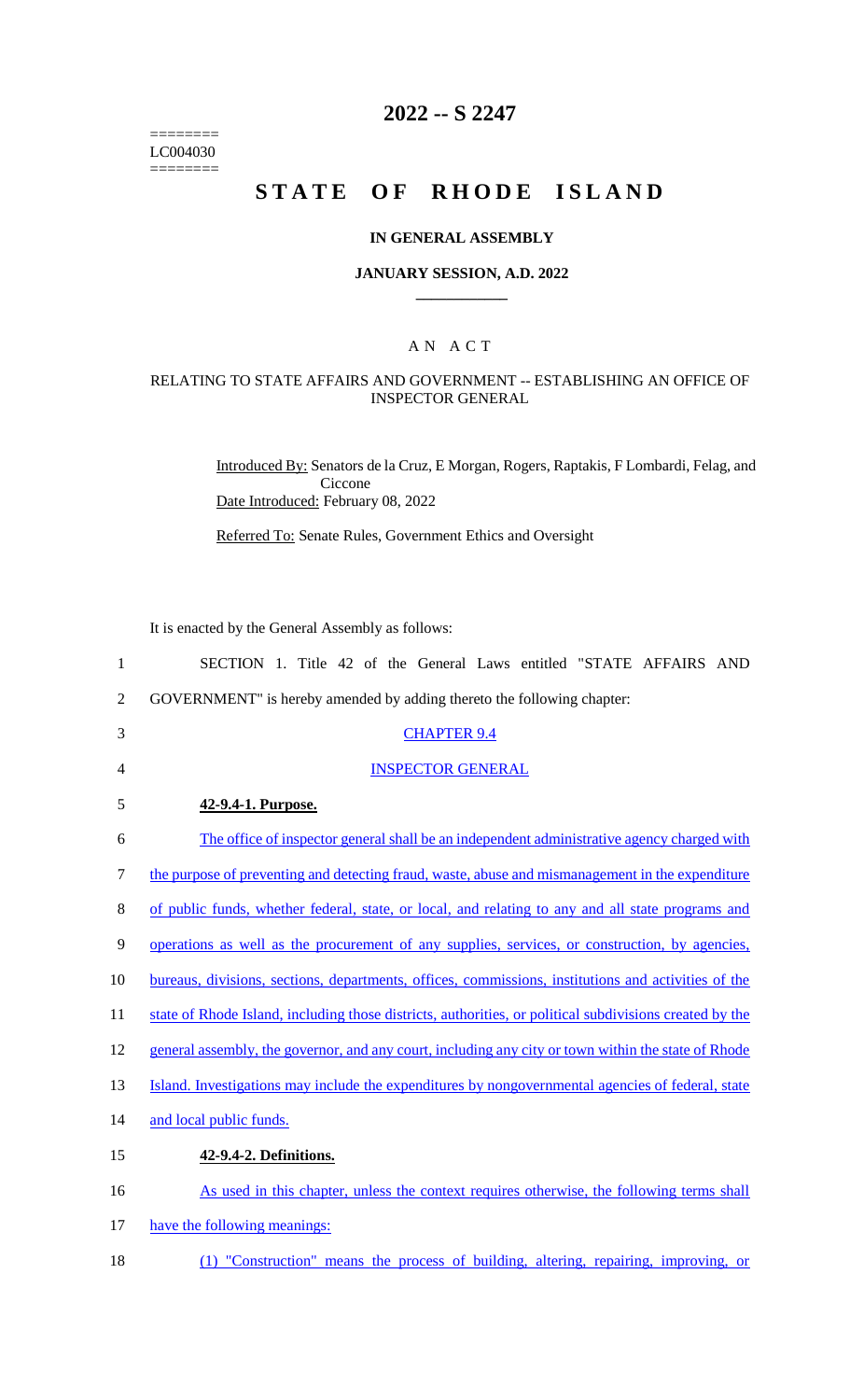demolishing any public structure or building, or other improvements of any kind to any public property. (2) "Contract" means all types of agreements, including grants and orders, for the purchase or disposal of supplies, services, construction, or any other item. It includes: (i) Awards; (ii) Contracts of a fixed-price, cost, cost-plus-a-fixed-fee, or incentive type; (iii) Contracts providing for the issuance of job or task orders; (iv) Leases; (v) Letter contracts; 10 (vi) Purchase orders; and 11 (vii) Construction management contracts. It also includes supplemental agreements with respect to any of the foregoing. (3) "Contractor" means any person, corporation, partnership, business, union, committee, 14 or other organization entity or group of individuals performing any tasks, or duties defined under a written or oral contract with and for the state of Rhode Island or the joint committee on legislative services. (4) "Procurement" means the purchasing, buying, renting, leasing, or otherwise obtaining 18 any supplies, services, or construction. It also includes all functions that pertain to the obtaining of any supply, service, or construction item, including a description of requirements, selection and 20 solicitation of sources, preparation, and award of contract, and all phases of contract administration. (5) "Public funds" means state, federal or local funds, either appropriated, non-appropriated or given under right of grant. (6) "Services" means the rendering by a contractor of its time and effort rather than the 24 furnishing of a specific end product, other than reports which are merely incidental to the required performance of services. (7) "Supplies" means all property, including, but not limited to, leases of real property, printing, and insurance, except land or permanent interest in land. **42-9.4-3. Establishment of office -- Appointment and removal of inspector general.** 29 There is hereby established an office of inspector general, (hereinafter referred to as the "office"). There shall be in the office an inspector general, who shall be the administrative head of the office and who shall be appointed by a majority vote of the governor, the attorney general, the 32 general treasurer, the lieutenant governor, secretary of state, the speaker and the minority leader of the house of representatives and the president and minority leader of the senate for a five (5) year 34 term to begin July 1 and end June 30, five (5) years later. The appointee shall serve one term only.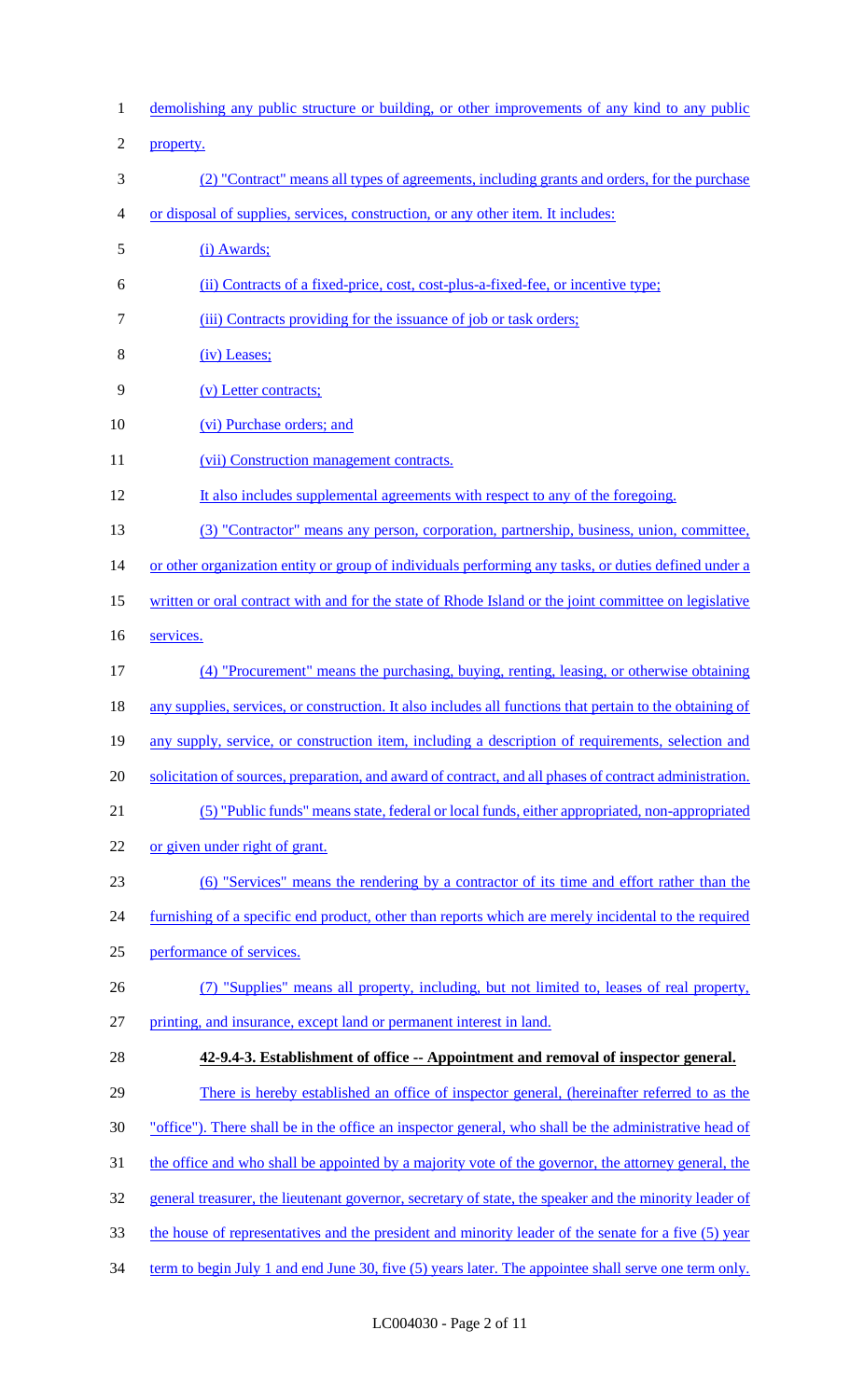2 demonstrated ability in more than one of the following areas: accounting, auditing, financial 3 analysis, law, management analysis, public administration, investigation and criminal justice 4 administration. 5 The selection process of a qualified inspector general shall include at least one public 6 forum. If an inspector general is not selected within one month of a new inspector general term, the 7 governor shall appoint an inspector general. The inspector general shall have at least five (5) years 8 experience in accounting, criminal justice, or a closely related profession and a bachelor's degree 9 from an accredited college or university with a major in accounting, criminal justice, or a closely 10 related field of study. 11 No inspector general shall hold, or be a candidate for, any other elective or appointed public 12 office while an inspector general and for one year prior. No inspector general shall hold a position 13 in any political party or political committee, or participate in any political campaign of any 14 candidate for public office while an inspector general. 15 In case of a vacancy in the position of inspector general, their successor shall be appointed 16 in the manner described above, and shall serve from their date of appointment until the fifth June 17 30 following their appointment. If this vacancy is not filled within one month, then the governor 18 shall appoint an inspector general. 19 The person so appointed may be removed from office for cause by a two-thirds (2/3) vote 20 of the governor, the attorney general, the general treasurer, the lieutenant governor, secretary of 21 state, the speaker and the minority leader of the house of representatives and the president and 22 minority leader of the senate. Cause may include substantial neglect of duty, gross misconduct or 23 conviction of a crime whether or not it is work related. The reasons for removal of the inspector 24 general shall be stated in writing and shall include the basis for such removal. The writing shall be 25 a public document. The inspector general shall have ten (10) days to submit a written appeal, which 26 shall be a public document. If no appeal is made, the inspector general shall be dismissed from 27 office. If an appeal is made, a vote shall be taken in the senate. A two-thirds (2/3) vote of the senate 28 shall be required to dismiss the inspector general. 29 **42-9.4-4. Employees -- Appointment and removal, salaries, qualifications.** 30 The inspector general may appoint and remove such employees as deemed necessary to 31 perform the duties of the office, including, but not limited to, assistant inspectors general, chief and 32 deputy counsels, clerks, paralegals, accountants, auditors, financial management analysts and

1 The person so appointed shall be selected without regard to political affiliation and with a

- 33 investigators. The inspector general may determine their salaries and duties; provided, however,
- 34 that the total amount of all such salaries shall not exceed the sum appropriated therefor by the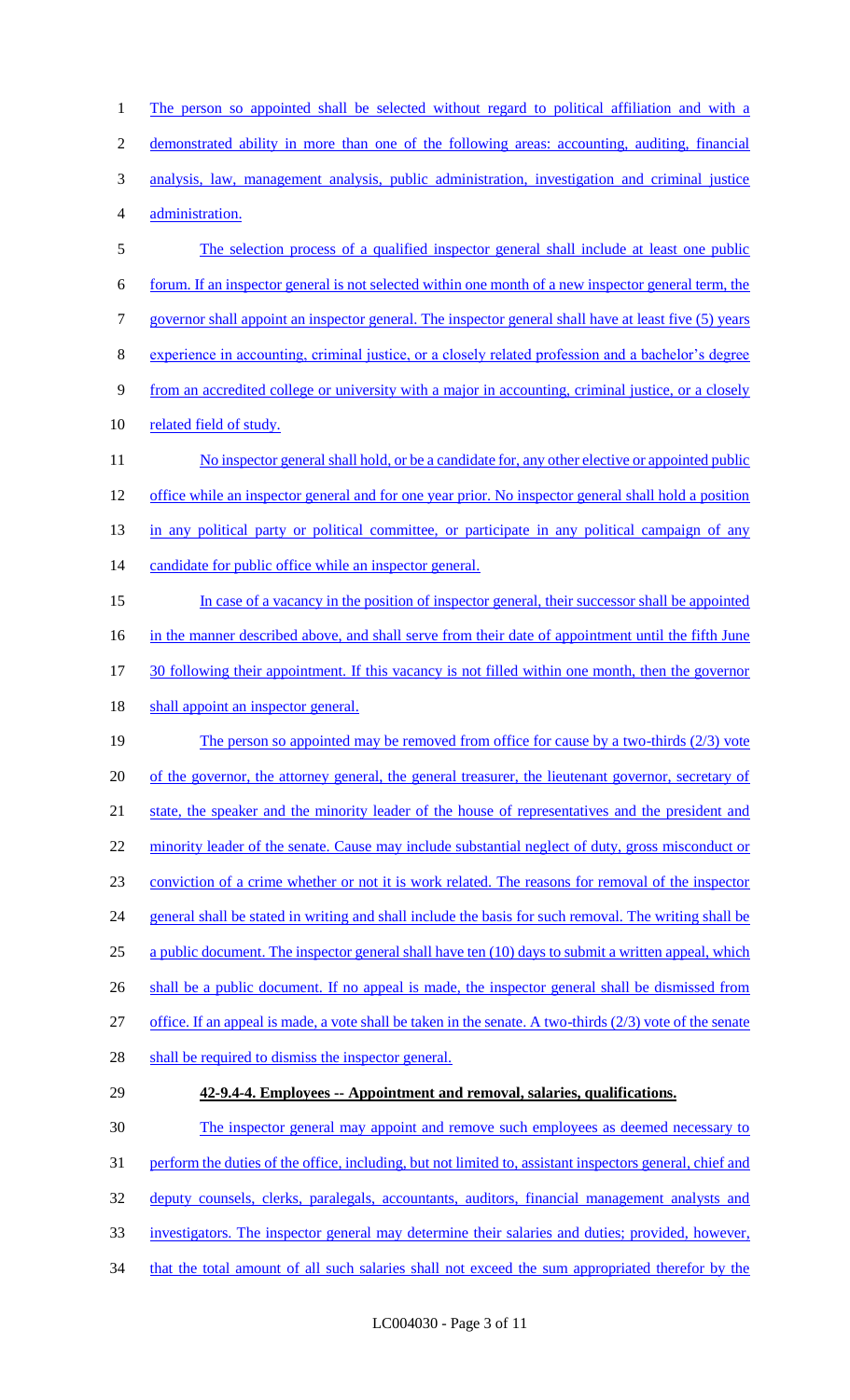1 general assembly.

2 The inspector general shall file an annual personnel report not later than the first 3 Wednesday in February with the senate and house finance committees containing the job 4 classifications, duties and salary of each officer and employee within the office together with 5 personnel regulations applicable to said officers and employees. The inspector general shall file 6 amendments to such report with the senate and house finance committees whenever any change 7 becomes effective. 8 No officer or employee of the office of inspector general shall hold, or be a candidate for, 9 any elective public office while an officer or employee, or for one year thereafter, nor shall they 10 hold a position in any political party or political committee, or participate in any political campaign 11 of any candidate for public office while an officer or employee. 12 **42-9.4-5. Inspector general -- Salary and budget.** 13 The general assembly shall annually set the salary of the inspector general and shall 14 appropriate sufficient funds for the total budget for the office. 15 **42-9.4-6. Rules and regulations.** 16 The office shall, pursuant to the provisions of chapter 35 of title 42, ("administrative 17 procedures act"), promulgate rules and regulations which shall govern its proceedings. 18 **42-9.4-7. Duties.** 19 (a) The inspector general shall supervise, coordinate and/or conduct audits, criminal, civil 20 and administrative investigations and inspections or oversight reviews, when necessary, relating to 21 programs and operations listed in § 42-9.4-1. The inspector general shall review laws and 22 regulations relating to programs and operations listed in § 42-9.4-1 and shall determine if public 23 bodies listed in § 42-9.4-1 are in compliance, and shall make recommendations concerning the 24 effect of such laws or regulations on the prevention and detection of fraud, waste and abuse. The 25 inspector general may recommend policies that will assist in the prevention or detection of fraud, 26 waste and abuse and mismanagement. The person in charge of, or the governing body of any public 27 body listed in § 42-9.4-1, may request the assistance of the inspector general with respect to 28 implementation of any reviews, audits, and/or investigations as deemed appropriate, and implement 29 suggested policy or procedure changes. In such events the inspector general may assign personnel 30 to conduct, supervise, or coordinate such activity as deemed necessary and appropriate to perform 31 their duties in a diligent and prudent manner. The inspector general may recommend policies for 32 the conduct, supervision or coordination of relationships, between state and county agencies and 33 other state and local governmental agencies, as well as federal governmental agencies and 34 nongovernmental entities with respect to all matters relating to the prevention and detection of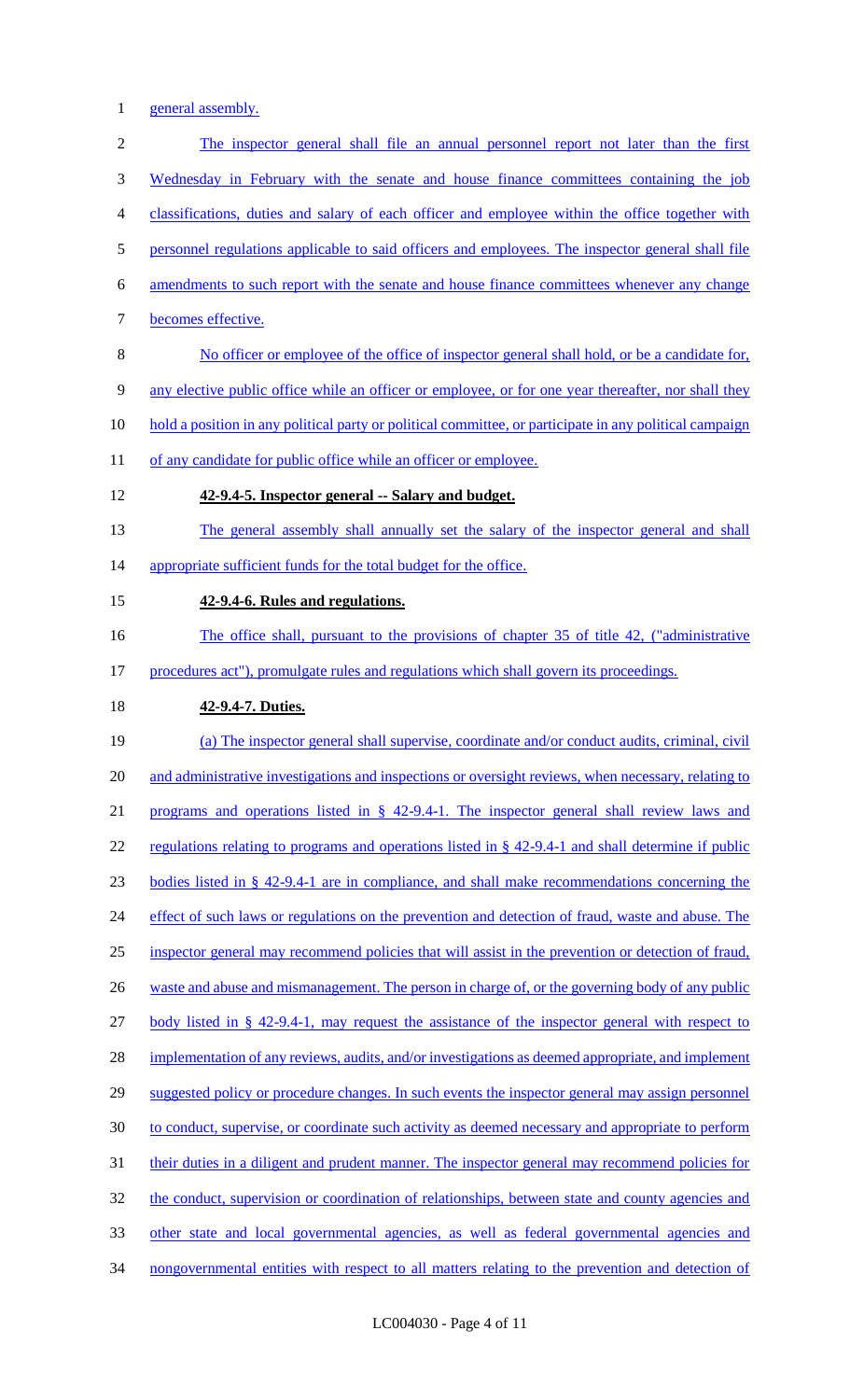1 fraud, waste, abuse and mismanagement in or relating to any and all programs and activities of the

2 state of Rhode Island as set forth in § 42-9.4-1.

 (b) The inspector general shall establish and maintain an information system to receive communications from the general public relating to the duties of the office to guarantee the 5 anonymity of the individual supplying the information consisting of the transmission by email, regular mail or other electronic system that does not involve the use of a telephone line. **42-9.4-8. Inspection of records and papers –Investigations – Subpoenas.** (a) The inspector general, in carrying out the duties outlined in this chapter, shall have access to all records, reports, audits, reviews, papers, books, documents, recommendations, 10 correspondence, including information relative to the purchase of services or anticipated purchase

11 of services from any contractor by any public body set forth in § 42-9.4-1, and any other data and 12 material that is maintained by or available to any public body, regardless of the media in which it 13 is maintained which is, in any way, related to the programs and operations with respect to the state

14 of Rhode Island, including any local town, municipality or city.

15 (b) The inspector general may request information, cooperation and assistance from any 16 state, county or local governmental agency as may be necessary for carrying out their duties and 17 responsibilities. Upon receipt of such request, each person in charge of, or the governing body of 18 any public body set forth in § 42-9.4-1, shall furnish to the inspector general or their authorized 19 agent or representative such information, cooperation and assistance, including information relative 20 to the purchase of services or anticipated purchase of services from any contractor by any public 21 body within ten (10) business days of receipt of the inspector general's request. If the request for 22 the information requested cannot be complied with, within ten (10) business days, the senior official 23 of the governmental agency must notify the inspector general before the expiration of the ten (10) 24 business days as to the reason that the request cannot be complied within the time frame of this 25 section, and shall provide a specific date for expected compliance. 26 (c) The inspector general may initiate and conduct investigations, audits and compliance

 reviews, and shall prepare detailed reports relating to findings and conclusions concerning the 28 administration of the programs and operations of the applicable public bodies listed in § 42-9.4-1, 29 as are in the judgment of the inspector general necessary and may conduct an examination of any public documents, and any information with respect to whether internal quality controls are in place and operating. (d) The inspector general shall have direct and prompt access to the head of any public

33 body set forth in § 42-9.4-1 when necessary for any purpose pertaining to the performance of their 34 duties and responsibilities under this chapter.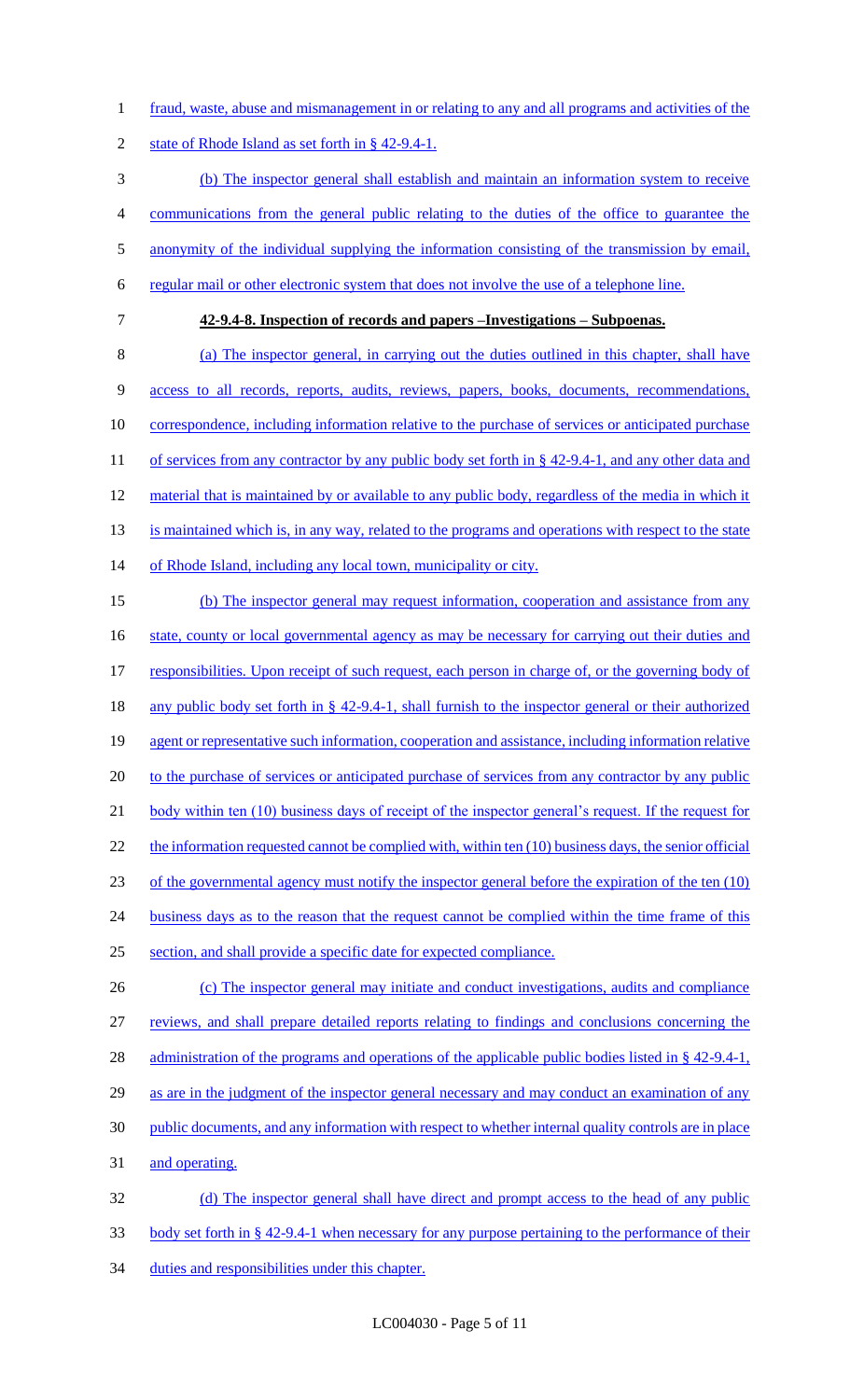(e) The inspector general may request the production, on a voluntary basis, of testimony or documents from any individual, firm or nongovernmental entity which relate to actions or matters 3 that pertain to state, municipal or local governmental agencies as dictated by their duties and responsibilities. (f)(1) The inspector general may issue a subpoena for the production of all records, reports,

6 audits, reviews, papers, books, documents, recommendations, correspondence and any other data 7 and material relevant to any matter under audit or investigation pursuant to the provisions of this

8 chapter, no matter in which media the information is maintained.

9 (2) A subpoena may be issued only when a person, corporation or other entity under 10 investigation or being audited refuses to voluntarily comply with a request from the inspector 11 general.

12 (3) The subpoena shall be served in the same manner as a subpoena for the production of 13 documents in civil cases issued on behalf of the state of Rhode Island, and all provisions of law 14 relative to the subpoena shall apply to a subpoena issued pursuant to this chapter. Any justice of 15 the superior court may, upon application by the inspector general, issue an order to compel the 16 production of records, reports, audits, reviews, papers, books, documents, recommendations, 17 correspondence, and any other data and material as aforesaid in the same manner and to the same 18 extent as before said superior court. Any failure to obey the order may be punished by the superior 19 court as a contempt of court. 20 (4) Any subpoena issued pursuant to this section shall not be made public by the inspector

 general or any officer or employee of that office, nor shall any documents or records provided pursuant to this section be made public until such time as it is necessary for the inspector general to do so in the performance of their official duties. The production of documents or records pursuant 24 to subpoena shall be governed by the same provisions with reference to secrecy, which govern the proceedings of a grand jury. Disclosure of such production, attendance, and testimony may be made 26 to such members of the staff of the office of the inspector general as is deemed necessary in the performance of the inspector general's duties and responsibilities under this chapter, and such

- 28 members of the staff may be present at the production of records.
- 

# 29 **42-9.4-9. Subpoena for witness testimony and for release of material evidence.**

30 (a) Whenever the inspector general has reason to believe that a person has information or 31 evidence in their possession with respect to any matter which is within the inspector general's 32 jurisdiction to investigate, a subpoena must issue for the attendance and testimony under oath of 33 any person as designated, or the surrender of identified items of evidence; provided, however, that

34 the subpoena may be issued by the inspector general only in the performance of official duties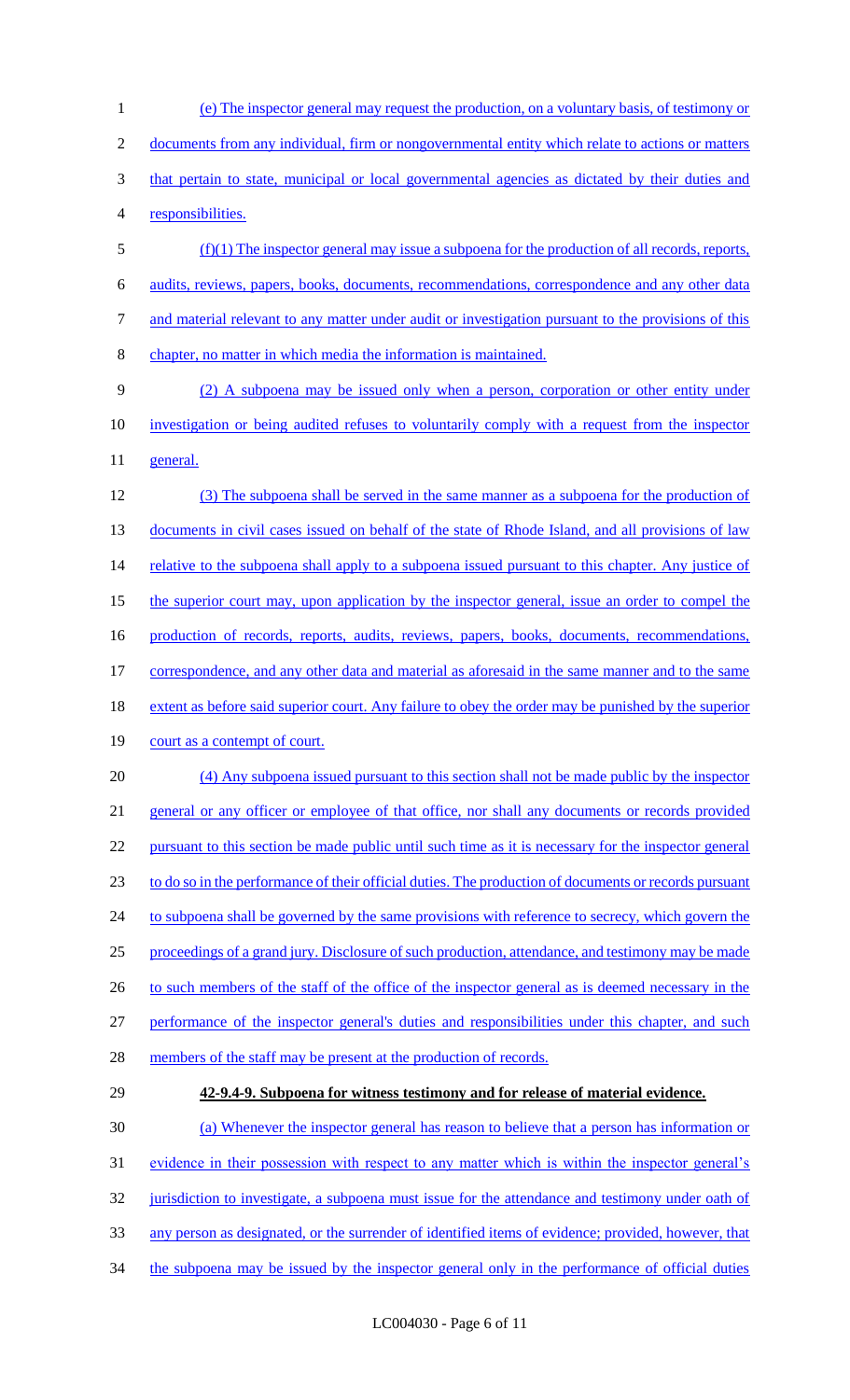2 or specific items identified as needed in support of an investigation shall include: the name and 3 address of the prospective witness or specific items identified as needed for the investigation and 4 the reasons for requesting a subpoena for testimony or production of items deemed necessary to 5 support the investigation. 6 (b) The inspector general or any other person duly authorized by law shall serve a 7 subpoena. Once the subpoena is served, the serving officer shall annotate the time and date served, 8 the person served and the location of service. 9 (c) A witness required by subpoena to attend and testify under oath and/or produce books 10 and records or other items as demanded, shall be given not less than forty-eight (48) hours notice 11 of the time and place for the taking of testimony or delivery of subpoenaed items, unless such notice 12 shall unduly interfere with the conduct of the investigation. 13 (d) The witness, at the time of service of a subpoena, shall be notified of the matter under 14 investigation concerning which the witness will be required to testify. A subject of an investigation 15 is a person whose conduct is within the scope of the investigation and is suspected of committing 16 or being party to an offense under investigation. The failure to furnish the witness with any notice 17 or information required to be given by this section shall cause the issued subpoena to be invalid. 18 (e) A person subpoenaed to testify under oath shall appear and testify under oath at the 19 time and place designated on the subpoena. In addition, the witness shall be notified that they have 20 a right to consult with, and to have an attorney present at the time the testimony is taken, and that 21 they have a constitutional right not to furnish or produce evidence that may tend to incriminate the 22 person. 23 (f) The terms of any such subpoena must be reasonable and focused on specific testimony 24 or evidence sought and must directly relate to the matters under investigation. A subpoena issued 25 that is broad in nature is not considered valid. No subpoena may be issued for purposes of 26 harassment or for any illegitimate or improper purpose. All constitutional and statutory rights and 27 privileges which exist with respect to any subpoena issued by the inspector general, including the 28 privilege against self-incrimination, shall have the same force and effect with any and all existing 29 laws and constitutional rights. 30 (g) A subpoenaed person may object to the subpoena served upon them in advance of the 31 return date of the subpoena by a motion to quash filed in the superior court of the state of Rhode 32 Island. The filing of a motion to quash shall stay all pending subpoenas until further order of the 33 superior court. Any justice of the superior court may, upon application by the inspector general, 34 issue an order to compel the attendance of witnesses subpoenaed, and the giving of testimony under

1 relating to the detection of fraud, waste, abuse and mismanagement. The subpoena for testimony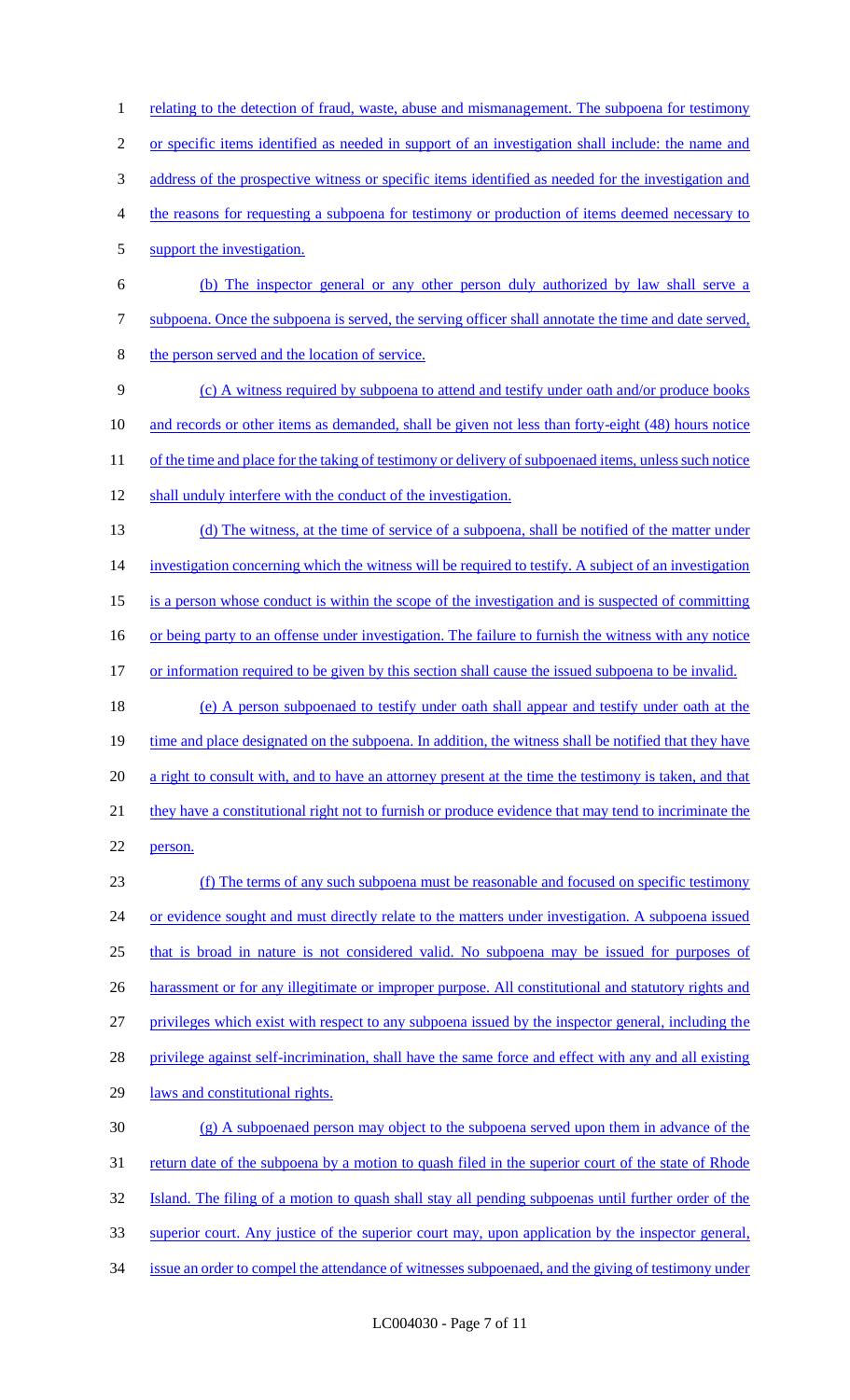- 1 oath in furtherance of any audit or investigation under this chapter in the same manner and to the
- 2 same extent as before the superior court. Failure to obey any order of the court with respect to a
- subpoena may be punished by the court as contempt.
- (h) Any subpoena issued pursuant to this section shall not be made public by the inspector 5 general or any persons subject to their direction or by any member of the inspector general's office designated to hear testimony under this section, and the same provisions with reference to secrecy, which govern grand jury proceedings, shall govern testimony given. Whoever violates the provisions of this subsection shall be punished by imprisonment for not more than six (6) months or by a fine of not more than one thousand dollars (\$1,000). Disclosure of such testimony may be 10 made to such members of the staff of the office of inspector general as is deemed necessary by the 11 inspector general to assist in the performance of the office's duties and responsibilities and such 12 members of the staff may be present at the taking of such testimony. **42-9.4-10. Compact – Investigation.** (a) The inspector general must accept and may investigate or audit complaints or information from any individual concerning the possible existence of any activity constituting 16 fraud, waste, abuse and mismanagement relating to programs and operations as set forth in § 42-9.4-1.
- 18 (b) The inspector general shall not, after receipt of a complaint or information from an employee, contractor or private citizen who requests confidentiality, disclose the identity of that 20 individual without the written consent of said individual, unless the inspector general determines such disclosure is necessary and unavoidable during the course of an investigation. In such event, 22 the individual shall be notified immediately of the disclosure. The inspector general shall set up an
- anonymous hotline for reporting possible wrongdoings.
- (c) Employees are protected under chapter 50 of title 28, the ("Rhode Island Whistleblower's Protection Act").
- **42-9.4-11. Reports to the attorney general or United States Attorney.**
- (a) In carrying out their duties and responsibilities, the inspector general shall report to the
- 28 attorney general, the United States Attorney or both whenever the inspector general has reasonable
- grounds to believe there has been a violation of federal or state criminal law. The attorney general
- shall institute appropriate proceedings in the furtherance of completing an investigation and, if
- warranted, refer a matter for prosecution.
- (b) The inspector general shall refer audit or investigative findings to the state ethics
- commission, or to any other federal, state or local agency, which has an interest in said findings.
- (c) Any referrals made under this section shall not be made public.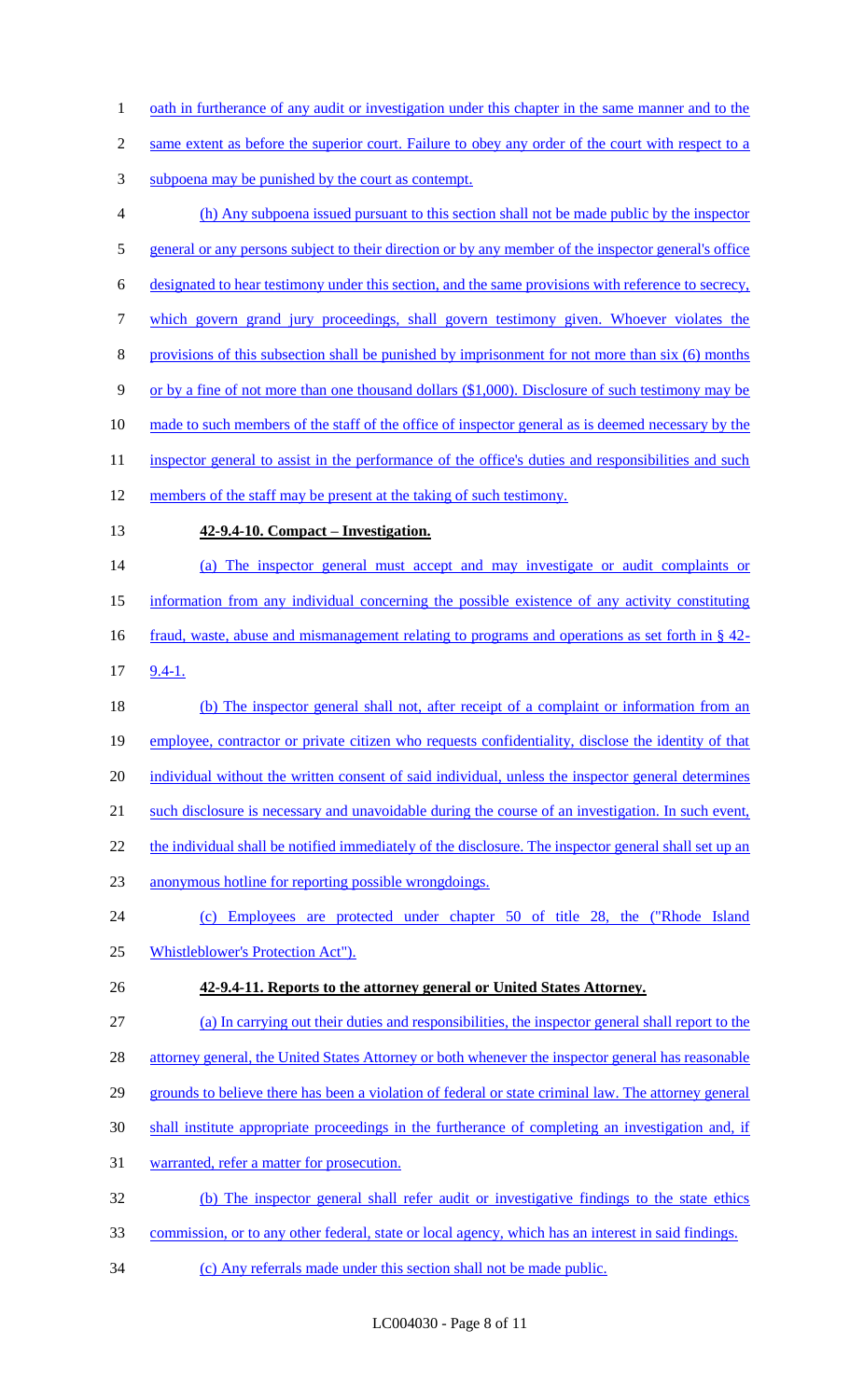**42-9.4-12. Coordination with other state agencies.** The inspector general may coordinate with other state agencies that are responsible for investigating, auditing, reviewing or evaluating the management of state agencies for the purpose of sharing information and avoiding duplication of effort. **42-9.4-13. Civil actions.** The inspector general shall have the authority to institute a civil recovery action if authorized by the attorney general. In any case where the inspector general has discovered fraudulent acts and believes that civil recovery proceedings may be appropriate, the matter shall be referred to the attorney general. The attorney general may institute whatever proceedings deemed 10 appropriate, may refer the matter to another state or local agency, may authorize the initiation of 11 appropriate civil proceedings by the inspector general, may retain the matter for further investigation, or may remand the matter to the inspector general for further investigation. **42-9.4-14. Annual and interim reports.** 14 (a) The office of inspector general shall, no later than April 1 of each year, prepare a report summarizing the activities of the office for the prior calendar year. The office may also prepare 16 interim reports. These reports shall be forwarded to the governor, lieutenant governor, attorney general, secretary of state, general treasurer and the general assembly, and shall be made available 18 to the public. (b) The report shall include, but not be limited to: (i) A description of significant problems in the areas of fraud, waste and abuse within programs and operations within the jurisdiction of the office; and 22 (ii) A description of the recommendations for corrective action made by the office during the reporting period with respect to significant deficiencies in the areas of fraud, waste and abuse; and (iii) The identification of each significant recommendation described in previous annual 26 reports on which corrective action has not been completed; and (iv) A summary of matters referred to prosecuting authorities and the prosecutions and 28 convictions which have resulted; and (v) A summary of any matters concerning the recovery of monies as a result of a civil suit 30 by the office or a referral to another agency for the purposes of such suit; and (vi) A list of all audit reports completed by the office during the reporting period and a 32 statement of recommendations of amendments to this chapter or the rules, regulations or procedures governing the office of inspector general which would improve the effectiveness or the operation 34 of the office.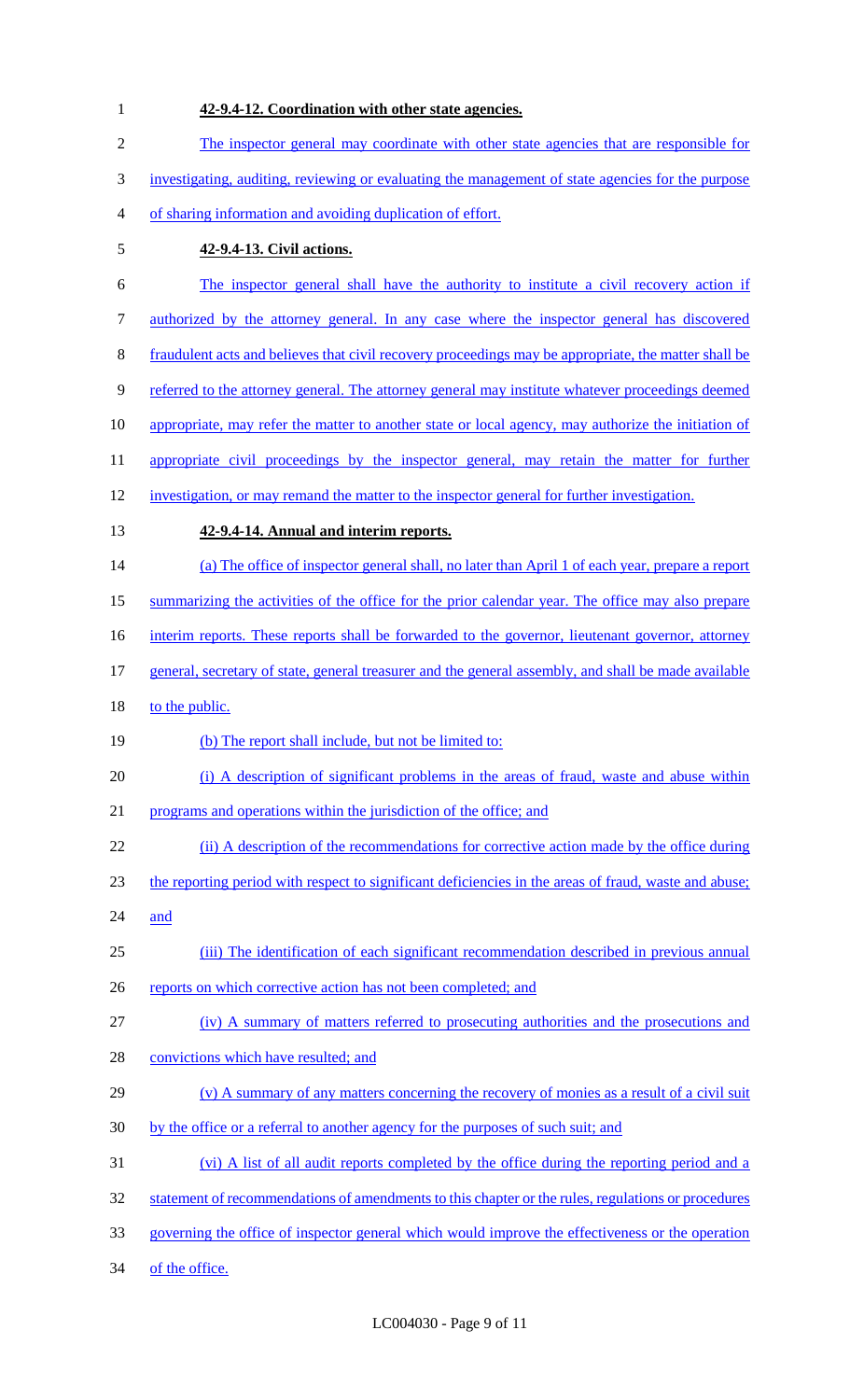- 1 (c) The head or governing body of each public body may, within sixty (60) days of receipt,
- 2 comment upon any references to the public body contained within the report. The comment, if any,
- 3 shall be forwarded to the governor, the attorney general, the general assembly and the office of
- 4 inspector general.
- 5 (d) The report of the inspector general shall be made public on the day of filing; provided,
- 6 that the report shall not list the names of individuals or corporations, nor describe them with
- 7 sufficient particularity as to readily identify them to the general public in those cases in which no
- 8 official disposition has been made by the office of inspector general, the department of the attorney
- 9 general or the local office of the United States Attorney.
- 10 SECTION 2. This act shall take effect upon passage.

======== LC004030 ========